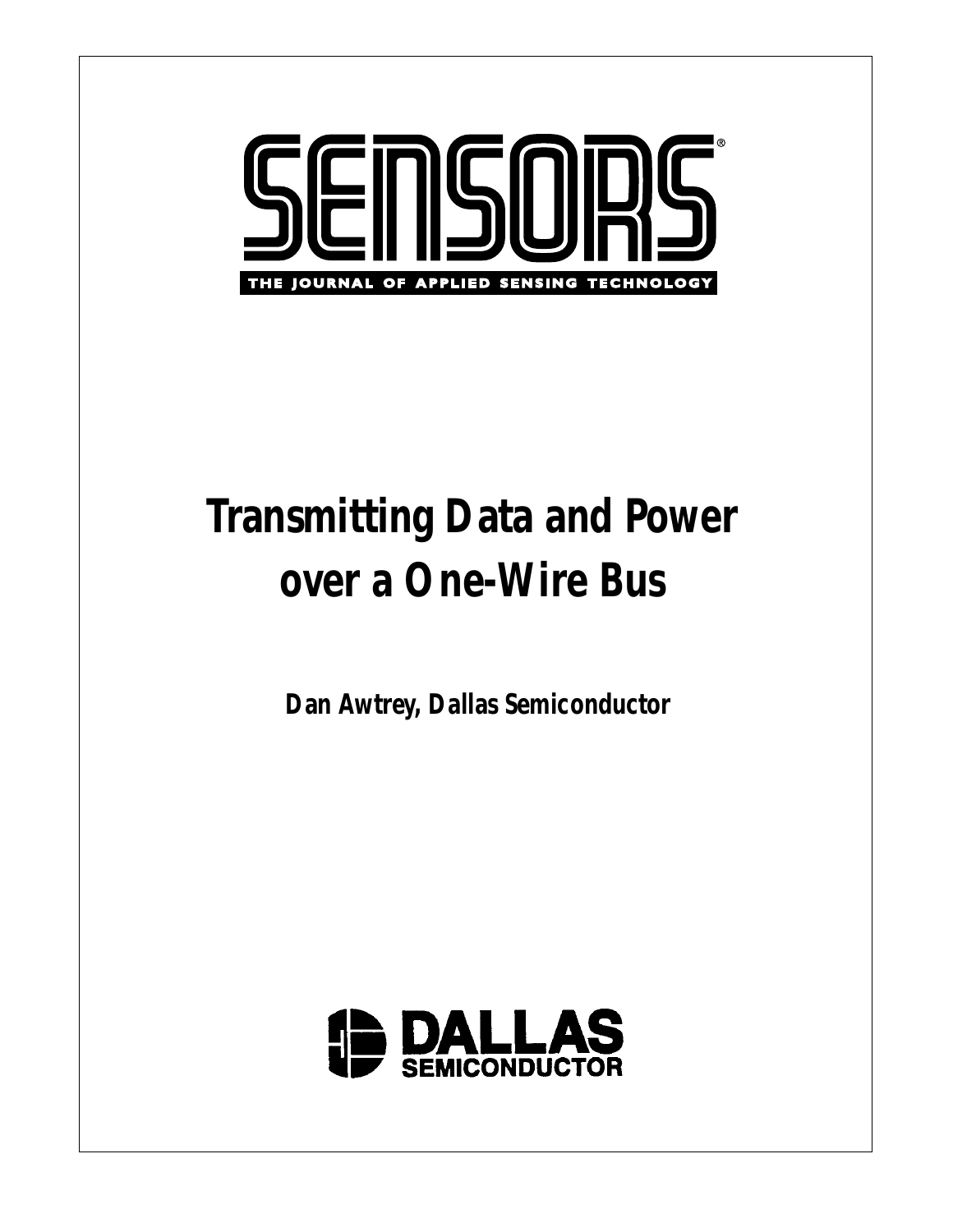# Transmitting Data and Power over a One-Wire Bus

A clever circuit technique that "steals" power from the data line allows the transfer of bidirectional data while supplying power to remote devices over a single conductor.

# **Dan Awtrey, Dallas Semiconductor**

**SECULIEE** ensors and modules are being connected to computers, often PCs, in increasing numbers to answer the demand for more communication links and ensors and modules are being connected to computers, often PCs, in increasing numbers to answer the deinstrumentation. Information typically flows between computer and sensor or module over multiconductor cable consisting of separate communication and power conductors such as the 2-wire I2C bus. Note that by convention the ground or reference wire is

not normally counted. Alternatively, an external source of power can be supplied along the cable as needed. A clever circuit technique that "steals" power from the data line allows a versatile new communication system to transfer bidirectional data while supplying power to remote devices over a single conductor. This is the 1-wire MicroLAN.

The 1-wire system uses a capacitor and diode half-wave rectifier to provide parasitic power for a line of products, including identification devices, read/ write memories, addressable switches, and digital temperature sensors. This technique can eliminate the cost of extra wires or remote power

supplies. Significantly, each device contains a unique individual identification code and a self-timing controller. This article introduces the MicroLAN and describes its features.

## **The MicroLAN**

The MicroLAN is a network standard that allows PCs and microcontrollers to communicate digitally over twisted pair cable with 1-wire components. It is defined as an opendrain (wired-AND) master/slave multidrop architecture with a resistor pullup to a nominal 5 V supply at the master. The network consists of three main elements: a bus master and its controlling software, the wiring and associated connectors, and the 1-wire device. Any standard microcontroller such as an 8051 with at least a 1.8 MHz clock, or a PC using a 115.2 kbps capable UART (universal asynchronous receiver/ transmitter), can serve as master. The UART sup-



**Figure 1***. In the parasite power circuit scheme, whenever the data line exceeds 2.8 V, the diode is forward biased and charges the capacitor. When it drops below the voltage on the capacitor, the diode is reverse biased. This isolates the charge and provides the energy to power internal circuitry.*

plies 1-wire timing by sending a byte for each 1-wire bit, using short and long time slots to encode the binary 1s and 0s. At this 14.4 kbps data rate  $(115.2 / 8 = 14.4 \text{ kbps})$ , the PC can address a node on the bus and begin receiving data in <7 ms.

Optional Touch Memory EXecutive (TMEX) software is included with the DS0621-SDK professional software developer's kit. The MicroLAN protocol uses conventional CMOS/TTL logic levels, with 0.8 V or less indicating a logic level zero

and 2.2 V or greater a logic level one. It operates from a minimum of 2.8 V to a maximum of 6 V. Data transfers are halfduplex and bit sequential over a single pair of wires, data and return, from which the slaves steal power by means of an internal diode and capacitor. The DS9097 COM port adapter can interface RS-232 to the MicroLAN, and cheap, readily available Category 5 unshielded low-capacitance twisted-pair phone wire is recommended for the bus.

As previously noted, data on the Micro-LAN are transferred with respect to time

slots. To write a logic one to a 1-wire device, for example, the master holds the bus low for 15  $\mu$ s or less. To write a logic zero, it holds the bus low for at least 60 μs to provide a timing margin for worst-case conditions. No system clock is required because each 1-wire part is self-clocked by its own internal oscillator. Power for operation is derived from the bus data line by including a half-wave rectifier on chip. As shown in Figure 1, when the data line is pulled high by the bus pullup resistor, the diode in the half-wave rectifier turns on and charges the 800 pF internal capacitor. The stored charge provides energy to power the internal oscillator and control circuitry during the

times it actively pulls the bus low to signal a logic one or zero to the master. Charge lost during these time slots is replenished when the data line again crosses the 2.8 V threshold that turns on the half-wave rectifier diode. This concept of stealing power from the data line by a half-wave rectifier is referred to as *parasite power*.

In operation, the master resets the network by holding the bus low for 480  $\mu$ s and looking for a responding presence pulse from any slave connected to the line. The master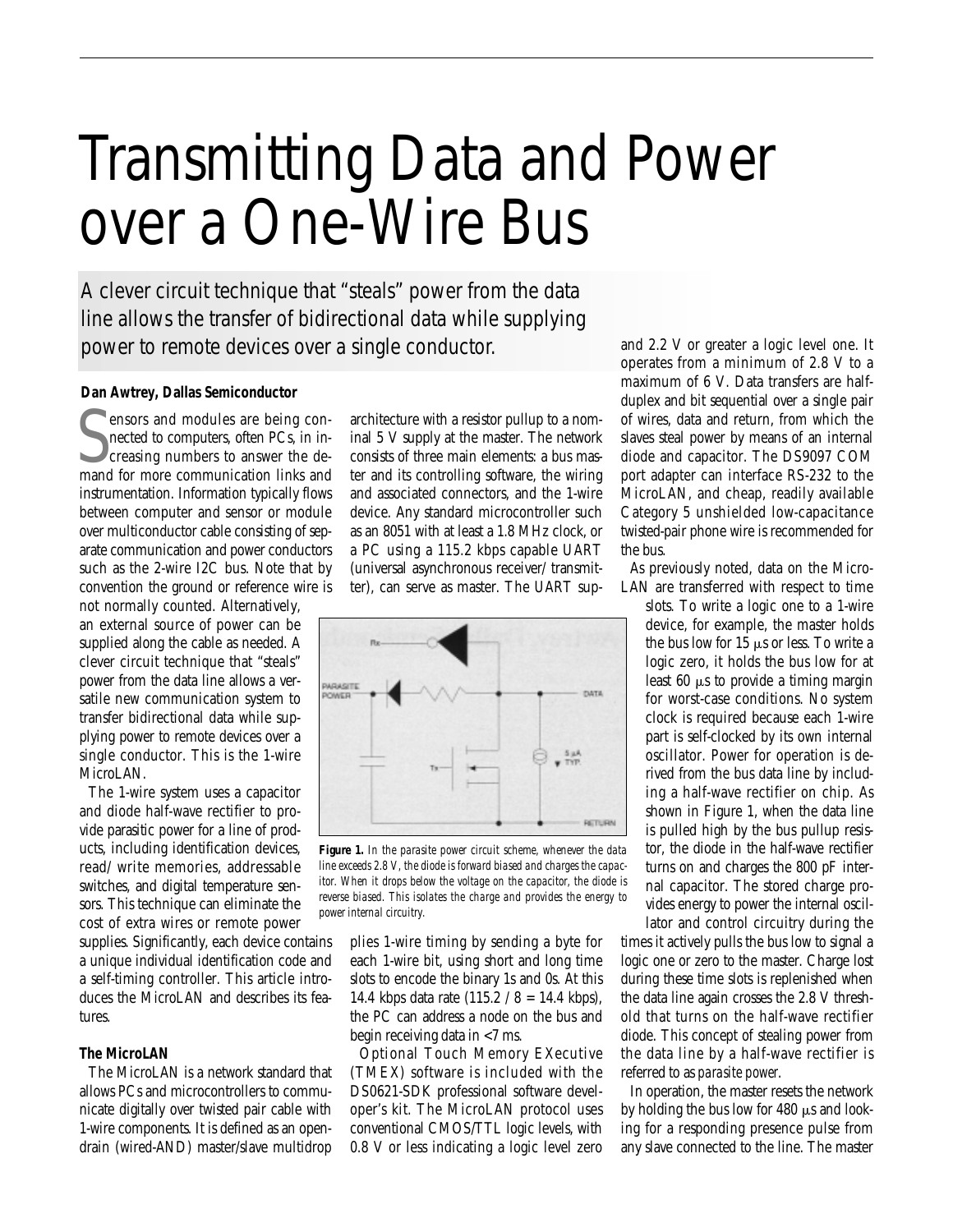then accesses the slave by calling its address, issues any additional family-specific commands required by that device, and then performs any necessary data transfers between it and the slave. It controls the information transfer by generating time slots and examining the response from the slave. The address of each device is stored in a lasered ROM section with its

own guaranteed unique, 48-bit serial number that acts as its node address. With 2<sup>48</sup> serial numbers available, there will never be a problem with conflicting duplicate node addresses on the LAN. This capacity easily surpasses that of other existing network standards. The 48-bit serial number is part of a larger 64-bit code programmed into each 1 wire device at the factory. An 8-bit family code is stored in the first byte and identifies the device type as NVRAM, EEPROM, temperature sensor, timekeeper, etc. The next 6 bytes store the unique individual serial number; the last byte contains a cyclic redundancy check with a value based on the data contained in the first seven bytes. This allows the master to determine if an address was read error free.

#### **A Simple LAN**

The simplest possible MicroLAN would use a PC with a DS9097 COM port adapter



**Figure 2.** *The most basic MicroLAN is a simple found/not found LAN. If the switch is closed, the TMEX search command will locate the part at the end of the bus. If it is open, or a wire is broken, its 1-wire serial number will not be found.*

and a single DS2401 silicon serial number on the bus. This part is intended for applications where positive identification is required, but can also be used to check whether a switch is open or closed. When the DS2401 is connected to the net through the switch (see Figure 2), the master can find and read its serial number using TMEX search command software. When the switch is open, the part is not connected to the bus so its serial number will not be found by the master. By this simple found/ not-found technique it is possible to ascertain the presence or absence of virtually anything.

For example, a DS2401 hard wired at the far end of a bus can determine line integrity. If the search command finds the part at the cable end by calling its serial number, the bus is intact. Conversely, if the device serial number is not found, the wiring is open. In like manner, it is possible to monitor the position of doors and windows in a secured area to

determine whether they are open or closed. And if a part containing memory, such as the DS2502 with 1 Kb of EPROM, is used in place of the DS2401, additional data about the entity to which it is attached may be read by the master. In effect, these become electronic labels scribed in silicon and can be used for inventory control, identification badges, personnel data, etc., to monitor the location and movement of

tagged items. Referred to as automatic identification, these electronic labels are offered in stainless steel cans and solder-mount packages as iButtons or decoder rings (see sidebar), or Touch Memories. A single MicroLAN bus can be up to 300 m long and contain literally hundreds of electronic labels. The actual number of 1-wire devices on the LAN will usually be limited by the time needed to read all the devices, or the physics of the two wires that form the bus. For example, it takes about 12 s to do a search command on a mix of 500 1-wire devices using a COM port adapter on a PC. Since timing is controlled by the UART, microprocessor clock speed has no impact on the search time.

### **Memory in the LAN**

iButton devices can be formatted with a file directory just like that on a floppy disk. A directory allows files to be randomly accessed and changed without disturbing

# **The Decoder Ring**

**Photo 1**. *Decoder rings such as this one incorporating an iButton can serve as a convenient replacement for employee identification badges. The button can contain up to 64 K of memory to record security level,*

*personnel or medical data, etc.*

The decoder ring (see Photo 1) contains a user-selectable iButton 1-wire chip and a 3 V lithium battery. Each chip is individually num-

bered with one of 248 available serial numbers stored in a ROM section that serves as its guaranteed unique address and ensures against conflicting duplicate addresses. Various chips may be specified by the customer, ranging from the DS1990A that provides simple identification (and requires no backup battery) to the DS1986 with 64 K of EPROM arranged as 256 by 256 bits. Each part can be formatted like a floppy disk with a file directory that allows specific files to be randomly accessed without disturbing other records.

The chip is first packaged in a coin-style battery case 16 mm in dia. with an embossed lid. The two-piece stainless steel package acts as

both a protective housing and the electrical contacts. The case serves as return contact (ground) and the lid as data contact. The package size permits inclusion of a lithium cell to provide 10 years of standby power to maintain data in volatile RAM memory when not connected

> to the LAN. The case is set in a semicustom or custom piece of jewelry from Jostens Inc. (Minneapolis, Minnesota).

> Information is read or written when the decoder ring is connected to a computer master by touching it to a port somewhere along a MicroLAN bus. A typical port would consist of an outer ring conductor and a spring-loaded center conductor mounted in an appropriate housing. The port's outer conductor touches the case of the iButton and connects it to the return line of the bus, while the spring-loaded center contact connects the lid to the bus data line. Communication is controlled by the PC with its UART that sends a byte for a bit. At

115.2 kbps, a PC can address a decoder ring on the bus and begin receiving data in <7 ms.